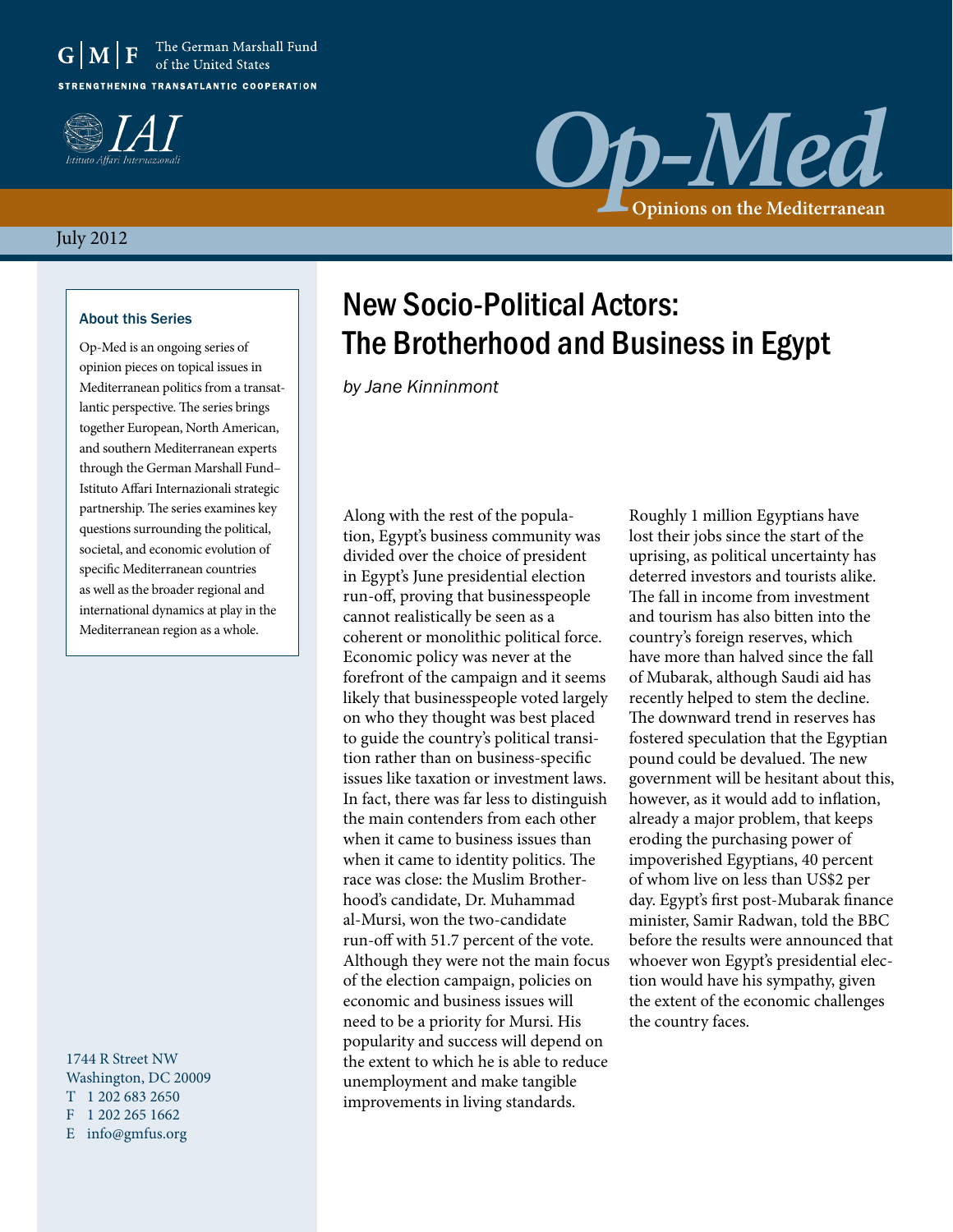## *Op-Med*

### Uncertainty Continues Over the Role of the Military

Some of these economic problems are symptoms of anxiety over uncertainty. In theory, the handover of power to an elected president could help to address the uncertainty over the country's political direction and future economic policy. The Egyptian stock market rose by 7.6 percent the day after Mursi's victory was announced, its biggest single-day gain since 2008. But the country's political future remains unclear. Wary of an Islamist government, the military unilaterally grabbed sweeping new powers the week before the election, including a virtual right of veto on the as-yetunwritten new constitution, while also depriving the president of his traditional powers over defense and security. In addition, the constitutional court dissolved the elected parliament just before the presidential election, saying the election process had violated the constitution. The move was widely seen as another (slightly more subtle) element of the military's power-grab. A military advisor told Al-Jazeera the week before the election that the new president might only be in office for a few months, as fresh elections should be held once a constitution is in place. The old regime's former head of intelligence, Omar Suleiman, went further, telling a journalist that an Islamist government could take the country into a civil war, eventually warranting a military coup. Such fear-mongering may have been intended to encourage people to vote for Mursi's rival, Ahmed Shafiq, a former Air Force chief seen as the military's preferred candidate. But it also highlights the potential for political risks to continue.

The military likes to portray itself as the guardian of stability, and investors by and large welcome stability. But they are put off by uncertainty, by sudden about-faces in policy, and by opacity. There may well be a sizeable portion of the Egyptian business community that believes the

There may well be a sizeable portion of the Egyptian business community that believes the military could be a useful secular counterweight to the Islamists.

military could be a useful secular counterweight to the Islamists. Yet the manner in which the Supreme Council of the Armed Forces (SCAF) has managed the transition in recent weeks — with sudden, unexpected, and unilateral announcements, followed by a four-day delay in the announcement of election results — has not buildt confidence in a smooth, clear, and gradual transition. Instead, it raises the specter of further sudden changes and unanticipated policy announcements. It also appears likely that there will be a continued absence of hard data on the military's important role in the economy.

### The Brotherhood Sketches out a Center-right Economic Position

In addition to the political uncertainty, Egypt's economy faces serious structural weaknesses — such as a dysfunctional bureaucracy, a collapsing mass education system, infrastructural deficiencies, and the predominance of the uncounted and unmapped informal economy — which predate the "revolution" and which will probably take years to address. So far, Egypt's economic fundamentals have not really changed since the fall of Mubarak. The two transitional cabinets in place since Mubarak was ousted in February 2011 have had limited scope to alter economic policy. A few noteworthy changes have been the introduction of a private-sector minimum wage, though set at a very low level, and the ending of the monopoly of a state-dominated union over labor organizations.

Like virtually all the candidates in the presidential elections, Mursi pledged greater spending on healthcare, education, and housing and spoke of the need to improve unions' rights. While increased social spending was on the agenda of all parties, the Brotherhood's Freedom and Justice Party (FJP) has in general adopted a center-right economic orientation. (Technically, and in line with a pre-election pledge, Mursi resigned from both the Brotherhood and the FJP after winning the election, in an attempt to present himself as a unifying president who rises above party divisions; however, he will continue to be seen as broadly aligned with both the social movement and the political party.) Among other things, the party has said it will: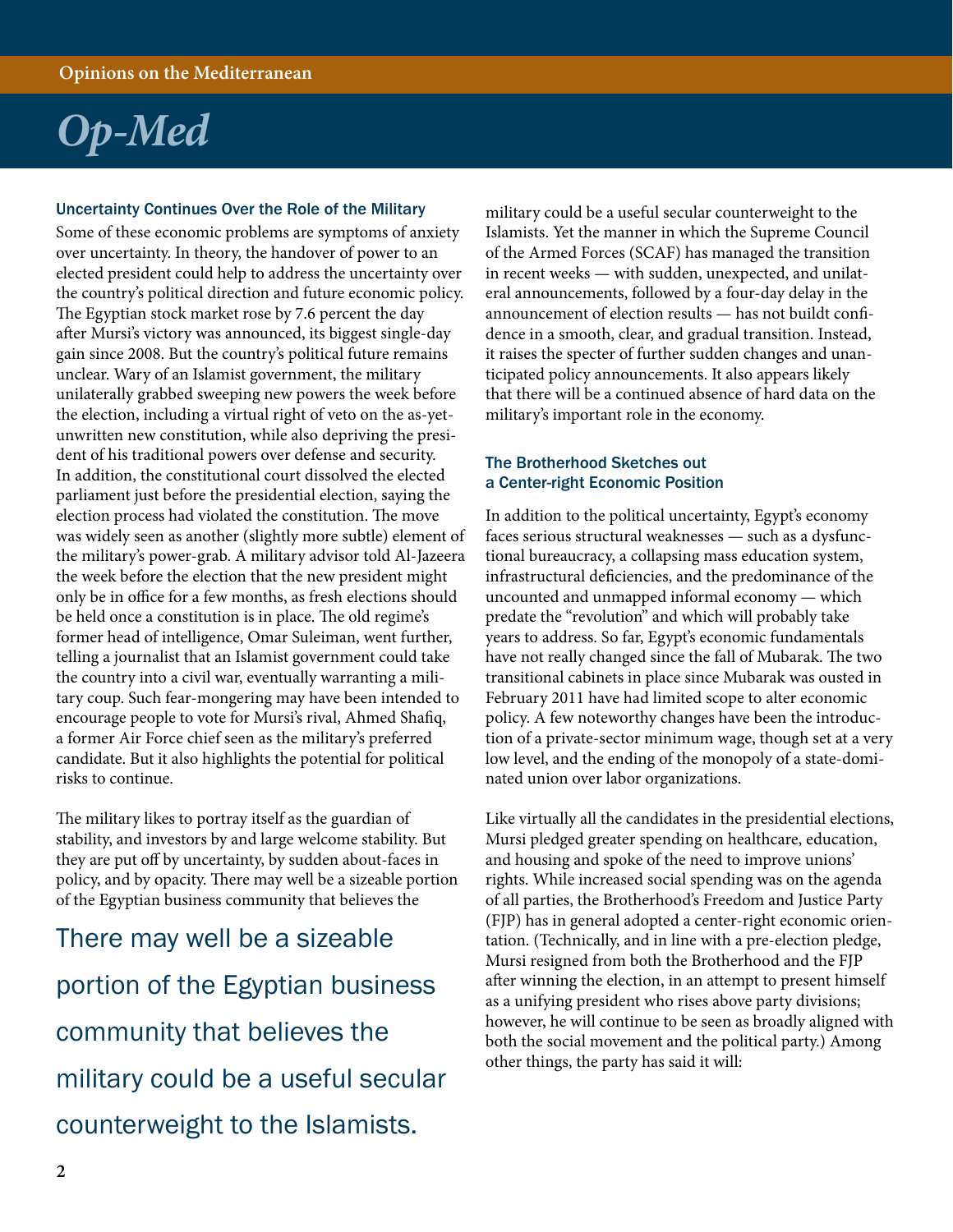## *Op-Med*

- expand the tax base by bringing more businesses into the formal economy, which may in fact be resisted by many small businesses who do not trust the state;<sup>1</sup>
- make the bureaucracy more streamlined and efficient;
- revitalize foreign and international investment; and
- set up an Islamic charity fund to help the poor, financed by a 2 percent voluntary zakat levy.

The FJP opposed the disbursement of an IMF loan before the presidential election, saying it did not object to the loan per se but did object to the timing. The government had been trying to obtain parliament's approval for its economic plan in order to show the IMF that there was agreement on the direction of economic policy. However it is unclear what will happen to the planned loan in the coming months while there is an ongoing dispute about the legality of the parliament. (Mursi issued a decree overruling the constitutional court's dissolution of parliament, but the court retorted that he did not have the power to do that).

#### Competing for the Business Vote

Since winning a plurality of votes in the parliamentary elections in November 2011 and January 2012, the Brotherhood has been making efforts to reach out to both local and foreign businesses. Some of Egypt's most prominent and successful businesspeople were very close to the old regime, but others had already begun to hedge their bets prior to the uprising. The Brotherhood itself also includes some powerful and wealthy business figures. One of these figures, Hassen Malek, has established a new business association, the Egyptian Business Development Association, which includes a number of prominent Islamist businesspeople but is intended to reach out beyond the Brotherhood's own support base.<sup>2</sup>

There have also been meetings between key Western investors and representatives of the FJP, both in Egypt and elsewhere, since the parliamentary elections. A senior

### The Brotherhood itself also includes some powerful and wealthy business figures.

Brotherhood figure,<sup>3</sup> Khairat Al Shater, addressed the American Chamber of Commerce in Egypt (Amcham) in May, saying that the development Egypt needed would require continued strong economic ties to the West, and that private investment would be needed for road, water, and electricity projects in particular, given the strain on government finances.4

Shafiq also addressed Amcham the same month, saying that his number one priority was security and the restoration of law and order, and suggesting that he would not rule out appointing Suleiman, the former intelligence chief, as his deputy. Shafiq was similarly pro-business but with somewhat more emphasis on the role of the state in providing national development projects as well as social services. Supporters pointed to his successful work in restructuring the state airline, Egypt Air, and in overseeing the extension of Cairo Airport, a profitable state enterprise, while he was civil aviation minister, though hundreds of airport workers demonstrated against him during the election campaign.

Shafiq was able to attract support from some prominent businesspeople, perhaps most notably Naguib Sawaris,<sup>5</sup> believed to be Egypt's wealthiest businessman, who is the head of Orascom Telecom, a prominent Egyptian Christian, and founder of a secular party, the Free Egyptians. The coalition-building seen in the election system indicated that the primary issues for this initial vote were issues of identity politics, not economic policy. The center-right Free Egyptians formed a bloc with a left-wing socialist party, Tagammu, based on their shared commitment to secularism

<sup>1</sup> When former finance minister Yousef Boutros-Ghali tried to introduce a progressive property tax in 2010, there was fierce public resistance, even though most of the Egyptian public would not have had to pay it.

<sup>2</sup> See Al-Ahram, "First Brotherhood businessmen association to hold conference in March," February 2012, available at [http://english.ahram.org.eg/NewsCon](http://english.ahram.org.eg/NewsContent/3/12/35579/Business/Economy/First-Brotherhood-businessmen-association-to-hold-.aspx)[tent/3/12/35579/Business/Economy/First-Brotherhood-businessmen-association-to](http://english.ahram.org.eg/NewsContent/3/12/35579/Business/Economy/First-Brotherhood-businessmen-association-to-hold-.aspx)[hold-.aspx](http://english.ahram.org.eg/NewsContent/3/12/35579/Business/Economy/First-Brotherhood-businessmen-association-to-hold-.aspx)

<sup>3</sup> El Shaiter was the deputy general guide of the Muslim Brotherhood, but resigned from the movement's Guidance Bureau in order to stand for election as president on behalf of the FJP. However, he was disqualified for election because he had been in prison until March 2011.

<sup>4</sup> A write-up by the Chamber of Commerce can be found here [http://www.amcham.org.](http://www.amcham.org.eg/events_activities/events/details/Default.asp?ID=510&P=1) [eg/events\\_activities/events/details/Default.asp?ID=510&P=1](http://www.amcham.org.eg/events_activities/events/details/Default.asp?ID=510&P=1)

<sup>5</sup> Sawaris fell foul of the more conservative Islamists, the Salafists, in the run-up to the parliamentary elections when Salafist MPs took him to court to complain about a joke he published on Twitter showing Minnie Mouse in hijab. The case was thrown out.